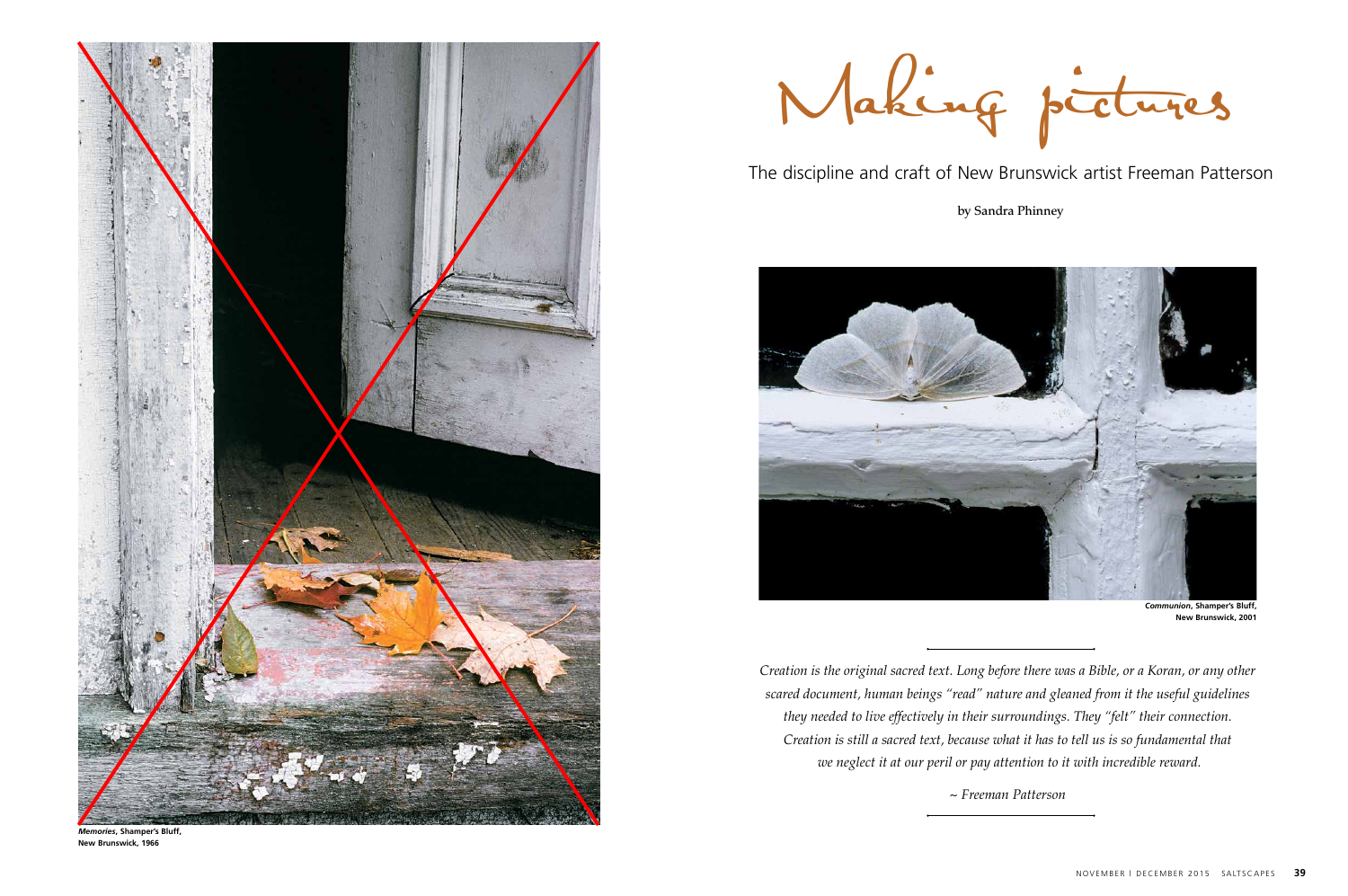Fast forward to 1959. Freeman performed so well in his academic studies while completing an honours bachelor degree (Philosophy) at Acadia University that he was offered a Rockefeller Scholarship and enrolled in the Union Theological Seminary at Columbia University in New York.

At the beginning of the school year, all new students had to take some tests, including a vocational test. Freeman recalls the conversation he had with the dean of psychology as she reviewed the results. "These show, Freeman, that you should be looking at a career in music. Let's not take this too literally, but this profile strongly indicates that you should be following a career in the arts," she told him.

"I just couldn't believe it! This just gave me permission."



*Beauty requires neither explanation nor justification, and seeking it requires no apology.* 

ike dials on a camera, life is a series of turning points. Freeman Patterson grew up on a farm in rural New Brunswick. Although he yearned to learn how to play the piano, boys were expected to do useful things; that privilege was reserved for his sister. "It wasn't considered something a boy needed to learn. I also wanted to have a flower garden, but my father went out of his way to discourage that," Freeman says, "Yet the aesthetic bent was there, and it was nurtured in very quiet ways by my mother." L<sub>ik</sub>

## **The trained eye**

While attending Union, in order to have a little cash to augment his scholarship, Freeman taught two afternoons a week at a Quaker school in Brooklyn. There, he met a couple of teachers who were keen amateur photographers. Realizing his interest, they introduced Freeman to Dr. Helen Manzer, a master artist in the world of photography and design. He registered for one of her courses that focused on "making pictures," as opposed to "taking pictures." He was smitten.

"My eye for design had actually been developed as a young person around the farm. When you're weeding 50 rows of potatoes it's terribly boring, so you have to be engaged. I was looking at webs, dew drops, even at the potato bugs. You see a lot of things. It becomes automatic."

The budding photographer loved the discipline and demands of the craft. He learned not only the requirements of lighting and how to apply elements of design, he also discovered he could click into his imagination in ways he never knew were possible.

Like an open door, it was an invitation to explore what lay beyond, which, in turn, led him to submit *Still Photography as a Medium of Religious Expression* for his master's thesis.



*November Birches***, Boiestown, New Brunswick, 2004**



*Orchestra lll***, Shamper's Bluff, New Brunswick, 2008**

*Cover Girl***, Shamper's Bluff, New Brunswick, 1997**